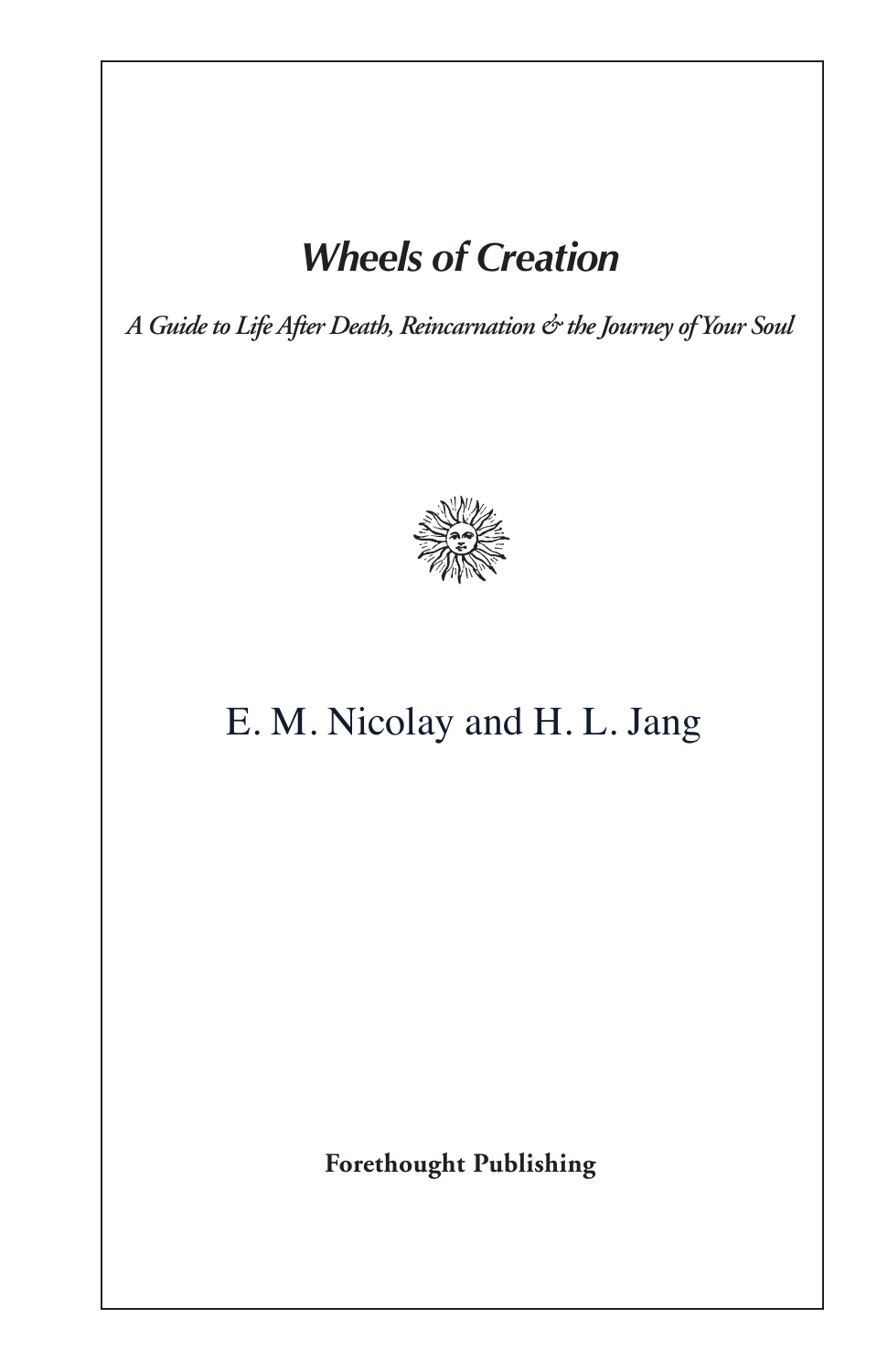





**Copyright © 2021 by E. M. Nicolay and H.L. Jang Cover & Text Design by FTC Group**

All rights reserved. This book may not be reproduced in whole or in part without written permission from the publisher, except by a reviewer who may quote brief passages in a review; nor may any part of this book be reproduced, stored in a retrieval system, or transmitted in any form or by any means electronic, mechanical, photocopying, recording, or other, without written permission form the publisher.

> **Forethought Publishing P.O. Box 7023, La Quinta, CA 92248**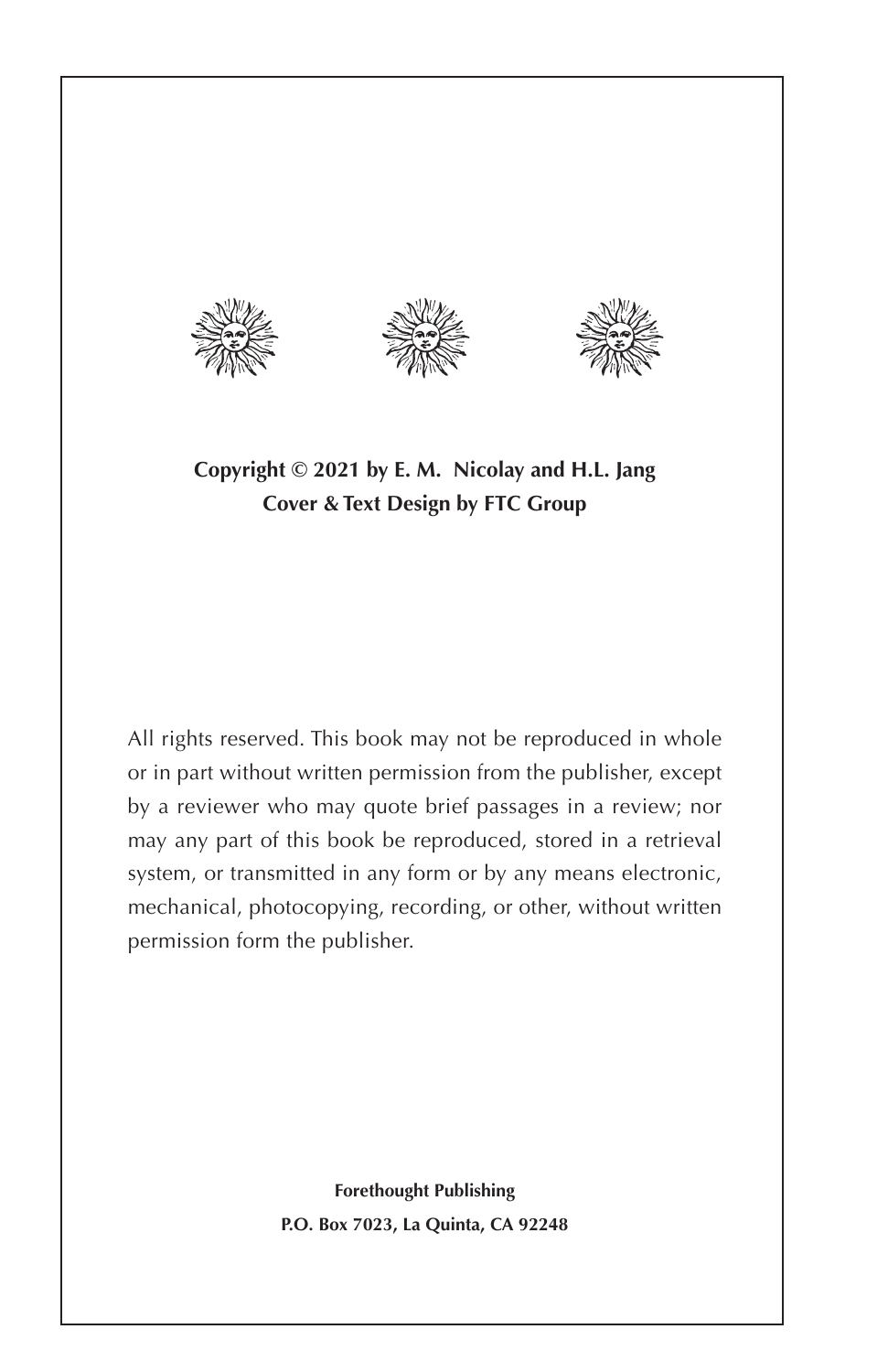*"Dedicated to those who have gone ahead to light the way"*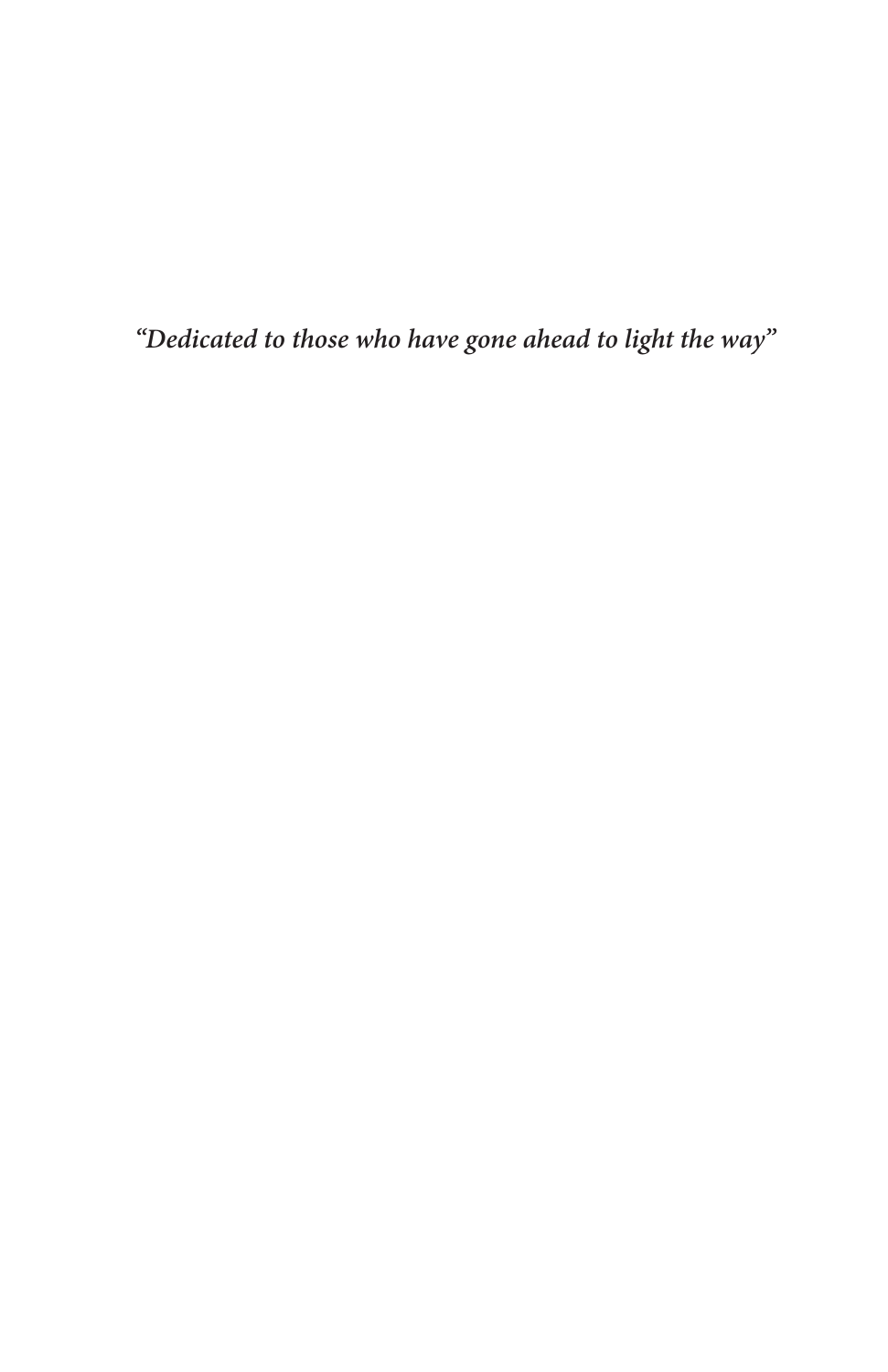| Introduction |                                                                                                                                                           | ii             |
|--------------|-----------------------------------------------------------------------------------------------------------------------------------------------------------|----------------|
| Chapter 1    | Reincarnation and the Multidimensional<br>Transmigration of the Soul                                                                                      | $\overline{2}$ |
| Chapter 2    | The Casting of a Human Angelic Soul and its<br>Physical Incarnations in the First and Second<br>Universal Dimensions                                      | 20             |
| Chapter 3    | The Fundamentals of Physical Reincarnation<br>in the Third Universal Dimension                                                                            | 56             |
|              | <b>Stories from a Soul's Wheel of Creation: Aaron and</b><br>Regina                                                                                       | 111            |
| Chapter 4    | Wheels of Creation and the Physical Birth and<br>Death Process in Third Dimensional Reality                                                               | 118            |
|              | <b>Stories from a Soul's Wheel of Creation: Edward</b>                                                                                                    | 174            |
| Chapter 5    | The Fourth Dimensional Sublevel of the Third<br>Universal Dimension: The Dreamscape and<br>Entry into the Astral Realms                                   | 184            |
|              | <b>Stories from a Soul's Wheel of Creation: Joseph</b>                                                                                                    | 206            |
| Chapter 6    | The Fifth and Sixth Dimensional Sublevels of<br>the Third Universal Dimension: The Astral<br>Realm of Healing and the Astral Realm of<br>Perceived Heaven | 216            |
|              | <b>Stories from a Soul's Wheel of Creation: Lucinda</b>                                                                                                   | 274            |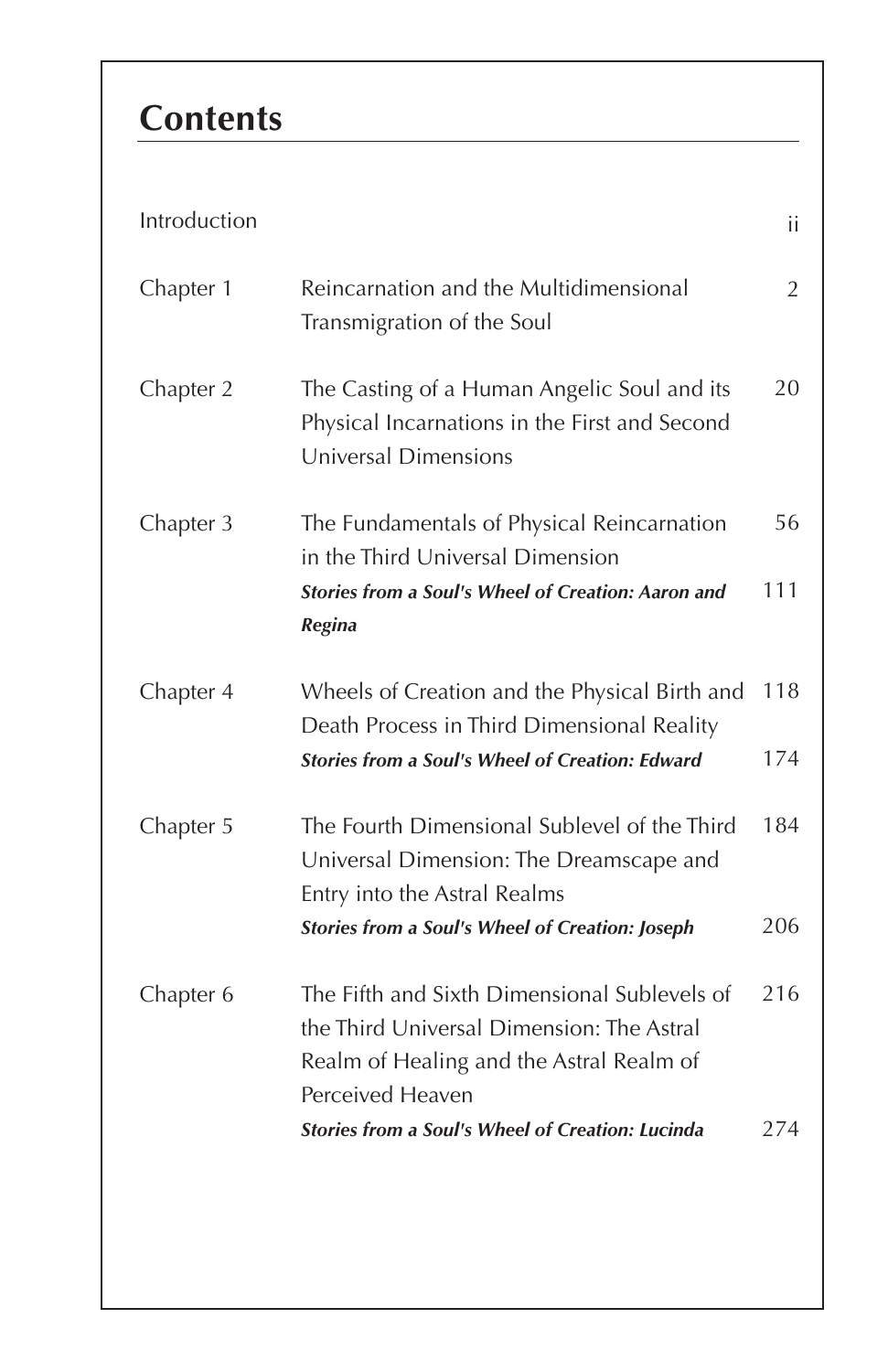| Chapter 7             | The Seventh, Eighth and Ninth Astral Sub-<br>levels of the Third Universal Dimension: The<br>Astral Realm of Celestial Guidance, the<br>Akashic Realm and the Realm of the<br>System Lords<br><b>Stories from a Soul's Wheel of Creation: Christian</b>         | 282<br>328 |
|-----------------------|-----------------------------------------------------------------------------------------------------------------------------------------------------------------------------------------------------------------------------------------------------------------|------------|
| Chapter 8             | The Tenth, Eleventh and Twelfth Dimensional<br>Sublevels of the Third Universal Dimension:<br>The Astral Realms of Reintegration with the<br>Soul, Realm of the Sons of God and the Soul's<br>Preparation for Transmigration to the next<br>Universal Dimension | 338        |
| Chapter 9             | A Brief Look at the Greater Diversity and<br>Multidimensionality of the Universe                                                                                                                                                                                | 378        |
| Chapter 10            | Conclusion: The Universal Aspects of Soul<br>Growth Through Reincarnation, Transmigration<br>and Ascension                                                                                                                                                      | 420        |
| Appendix-<br>Diagrams | Figure 1: A Soul's Typical Wheel of Creation or<br>Reincarnation Cycle Created within a<br>Universal Dimension                                                                                                                                                  | 447        |
|                       | Figure 2: A Soul's Many Wheels of Creation<br>and Reincarnation Experiences within<br>a Universal Dimension                                                                                                                                                     | 448        |
|                       | Figure 3: A partially reconstructed Wheel of<br>Creation on the Universal Dimension's<br>Space-time Wave                                                                                                                                                        | 449        |
|                       | Figure 4: The Twelve Greater Universal<br><b>Dimensions</b>                                                                                                                                                                                                     | 450        |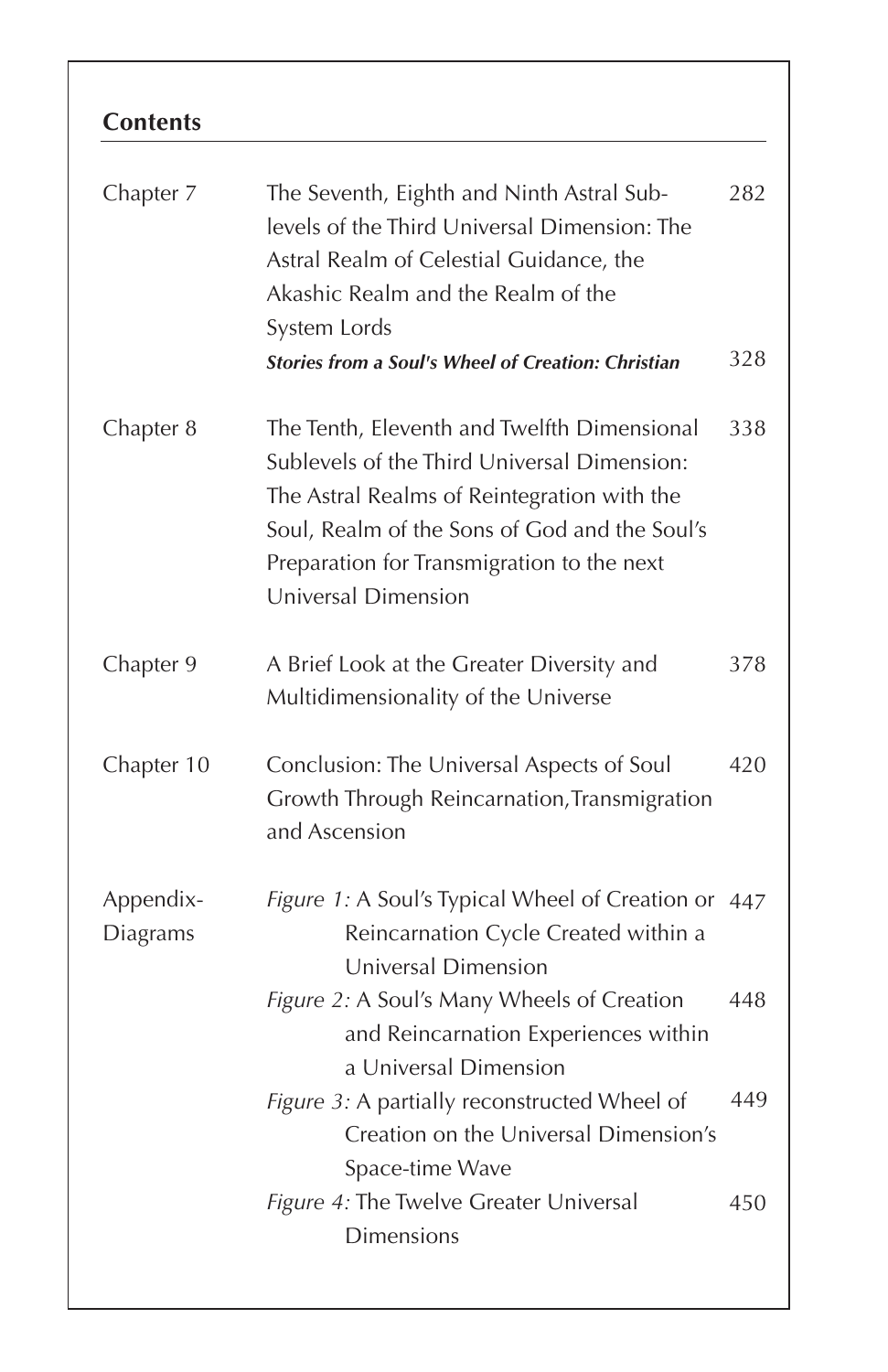| Figure 5: The Third Universal Dimension's               |     |  |
|---------------------------------------------------------|-----|--|
| Twelve Dimensional Sublevels and                        |     |  |
| Astral Realms                                           |     |  |
| Figure 6: The Twelve Dimensional Sublevels              | 452 |  |
| and Astral Planes of The Third Universal                |     |  |
| Dimension                                               |     |  |
| Figure 7: The Universal Dimensions with their           | 453 |  |
| 12 Sublevels: Human Angelic Physical                    |     |  |
| Density & Celestial Incarnations                        |     |  |
| through the Ninth Universal Dimension                   |     |  |
| Figure 8: The Soul's Journey of Life Reincarnations 454 |     |  |
| through the Twelve Universal Dimensions                 |     |  |
| and their Twelve Dimensional Sublevels                  |     |  |
| and Astral Realms                                       |     |  |
| Figure 9: Fireworks Galaxy (NGC 6946)- An               | 455 |  |
| Example of Electromagnetic Spin                         |     |  |
| Figure 10: Black Holes - the Interdimensional           |     |  |
| Portals                                                 |     |  |

#### *Related Books in the EssencePath Series*

The EssencePath Series - Book Five: *The Samuel Sessions: A Collection of Sessions, Essays, Transcripts and Revelations for Achieving Higher Spiritual Guidance, Understanding the Nature of the Multi-Dimensional Universe and Discovering your EssencePath* 458

*A Guide that brings unique insights to awaken us to our full potential and provide the keys needed to unlock vast mysteries, including a truer vision of the Universe, the real story behind a Soul's extraordinary journey through the Twelve Universal Dimensions and a look into your own relationship to your Higher Self and your guides.*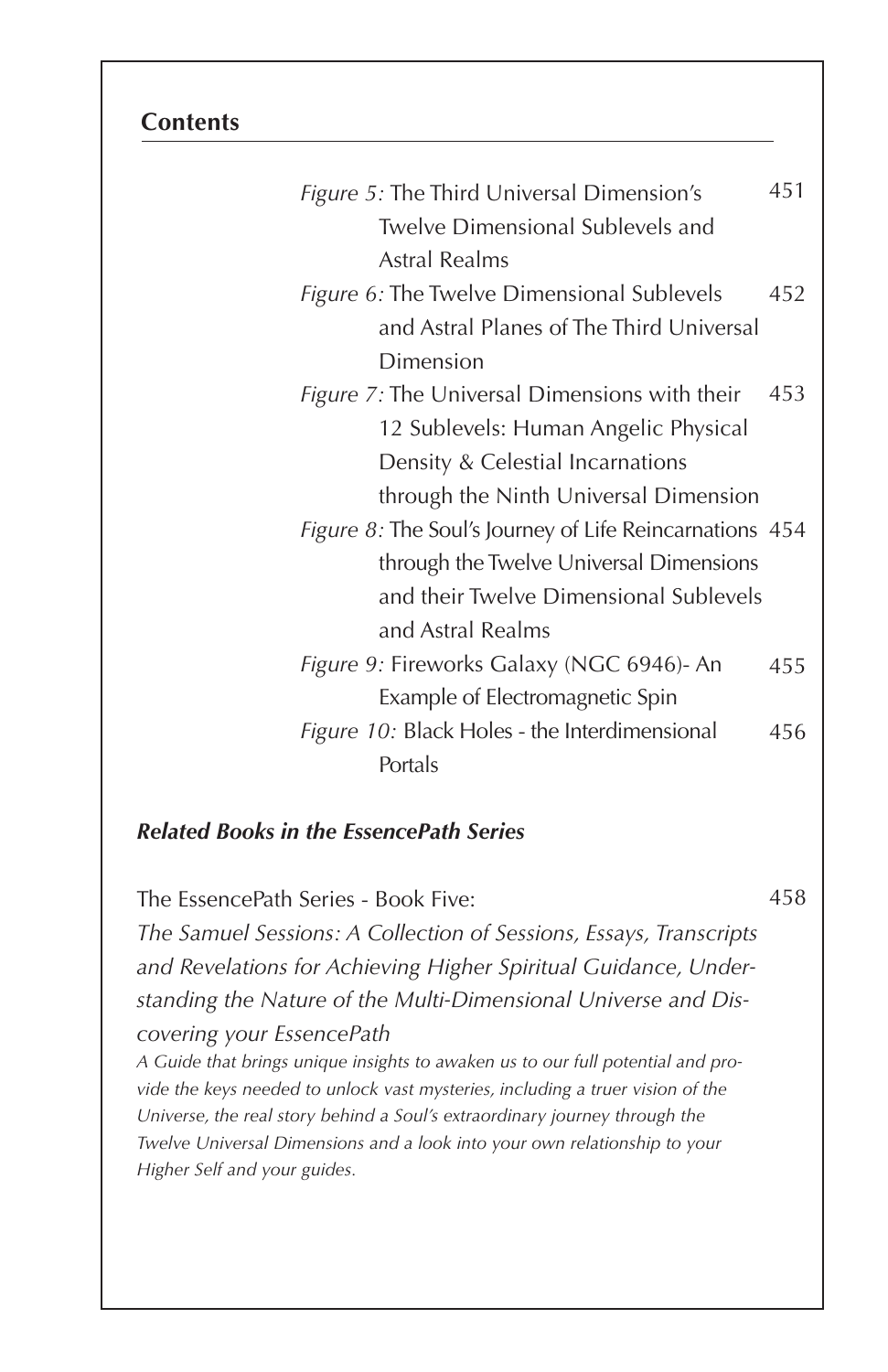The EssencePath Series - Book Four: *Timeline Collapse & Universal Ascension: The Future of Third Dimensional Earth and Fifth Dimensional Terra A riveting look at world events seen on the future timeline of Earth from now until 2569, and an exploration of the Ascension of Human Angelics to Earth's Fifth Dimensional Counterpart, Terra.*

#### The EssencePath Series - Book Three:

*The System Lords and the Twelve Dimensions: New Revelations Concerning the Dimensional Shift of 2012-2250 and the Evolution of Human Angelics*

*An analysis of coming Earth changes, the reasons an intensification of energy is coming from the Galactic core and altering our Solar System at this time, the collapse of our dimensional time line, the evolution of our DNA, the structure of the multi-dimensional universe and how the vibrational quality of our beliefs, emotions, thoughts and choices combine to raise our cellular resonance.*

#### The EssencePath Series - Book Two:

*Fear, Faith and Physical Reality*

*Building on the themes begun in Book One, "Fear, Faith and Physical Reality" provides a more complete analysis of coming vibrational changes, a description of the coming emergence of 4th dimension attributes within the 3rd dimension, the nature of universal dimensional overlap, the polarity of belief, emotion and thought and your relationship to the manifestation of your personal reality.*

#### The EssencePath Series - Book One:

*Discovering Your EssencePath and Other Quintessential Phenomena*

*An exploration of the nature of our causal reality and its relationship to thought, feeling and the fabric of life, the multi-dimensional nature of your Soul and its journey, the truth about higher guidance in the Third Dimensional realm, the real nature of alien visitation, the world altering energetic changes we are facing, how dreams and the astral state contribute to the fabric of our reality, and the reasons why increasing your energetic vibration through the pursuit of higher consciousness is particularly important during this monumental Ascension time period.*

461

462

460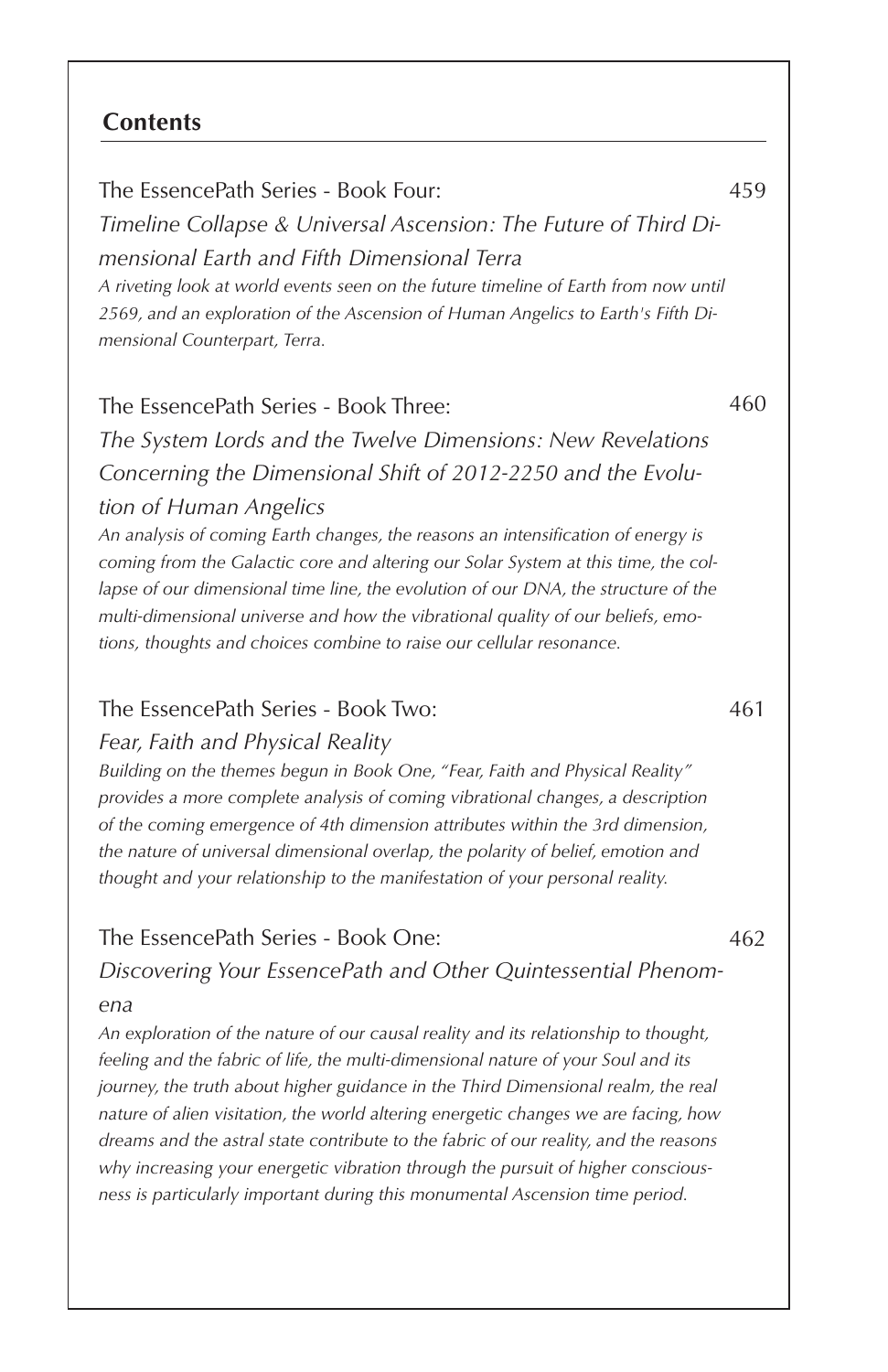

There is no greater knowledge you can have than to understand the origins, mechanics and reality of your own journey – or the journey of your Soul through the multidimensional Universe. And perhaps the most significant aspect of that journey as your Soul makes its way through the twelve Universal Dimensions in order to rejoin its original Source, is the process of Reincarnation,Transmigration and Ascension.

Unfortunately, within the physical plane of the Third Universal Dimension where you are focused currently, over time the concept of Reincarnation, the Soul's simultaneous incarnation in physical forms at different points on the dimensional timeline, has been misinterpreted, misunderstood and in many cases wiped clear from your various dogmas, spiritual teachings and general awareness. In a sense, a complete understanding of the journey of your Soul has become nearly impossible to pin point, let alone comprehend.

Some consider themselves to be under the sole and utter sway of a personified omnipotent Being, or God, who doles out favors to those he has pre-selected, or provides them with FreeWill and then chastises and persecutes them for exercising it via the choices they make. Others add an additional layer to this concept and believe that this same omnipotent, father-like God Being grants them one single phys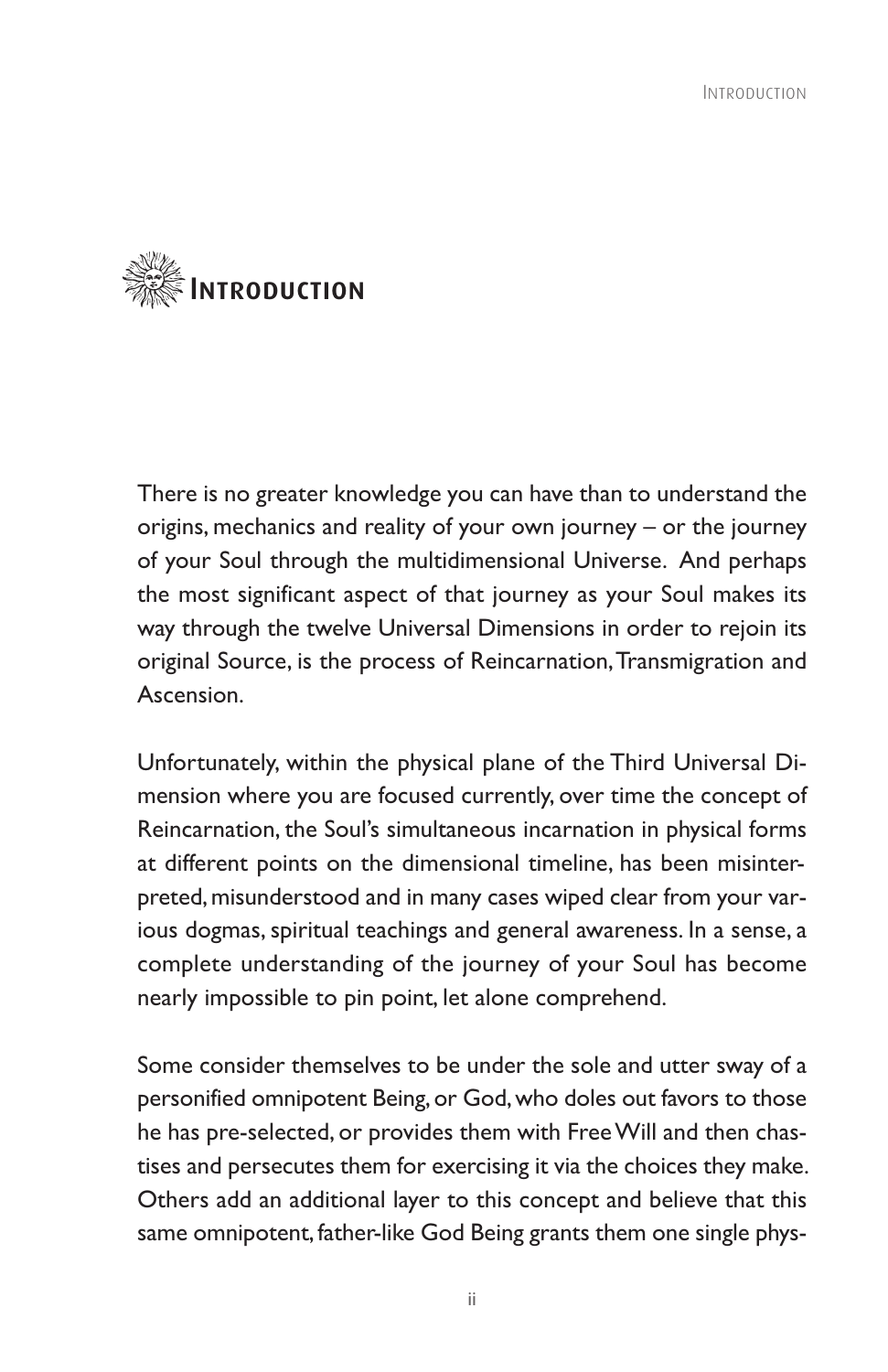ical lifetime during the course of which he tempts and cajoles them through an array of tests before passing final judgment on them after it is all over. In an imagined celestial proceeding after physical life, many believe that this omnipotent force determines if they deserve eternal damnation or everlasting disembodiment in a cloud-based, magical realm.And all of this is based on just one physical lifetime and the random choices made based on the experiences encountered, most of which are perceived as life or death situations where the individual makes rash, momentary choices exercising their Free Will.As a result of all this, an everlasting, no-appeals judgment is then passed upon them.

Hopefully you have sensed an ironic tone as we describe these notoriously simplistic notions of what truly is one of the most complex, multidimensional and mysterious processes known in the Universe. If you have ever wondered if the primitive notions of God and your Soul's journey you have been taught are true, let us assure you that your Soul is far more complex and, as a result, much more divine in its nature than any God-like figure you currently imagine or are guided to believe in based on the religions and cultural standards of the Earth at the present time.

In fact, we would suggest that your Soul, and the complicated multidimensional journey it undertakes through the Universe using the processes of Reincarnation, Transmigration and Ascension, is more divine, mysterious and breathtaking than any of the mythologies you have heard or been led to espouse. In this book, we intend to assist you to rediscover the vast complexity and exciting mystery of whom you really are as we unveil, layer by layer, the truth about your own journey and the journey of your Soul. In doing so, we hope to increase your understanding and knowledge of how Soul progression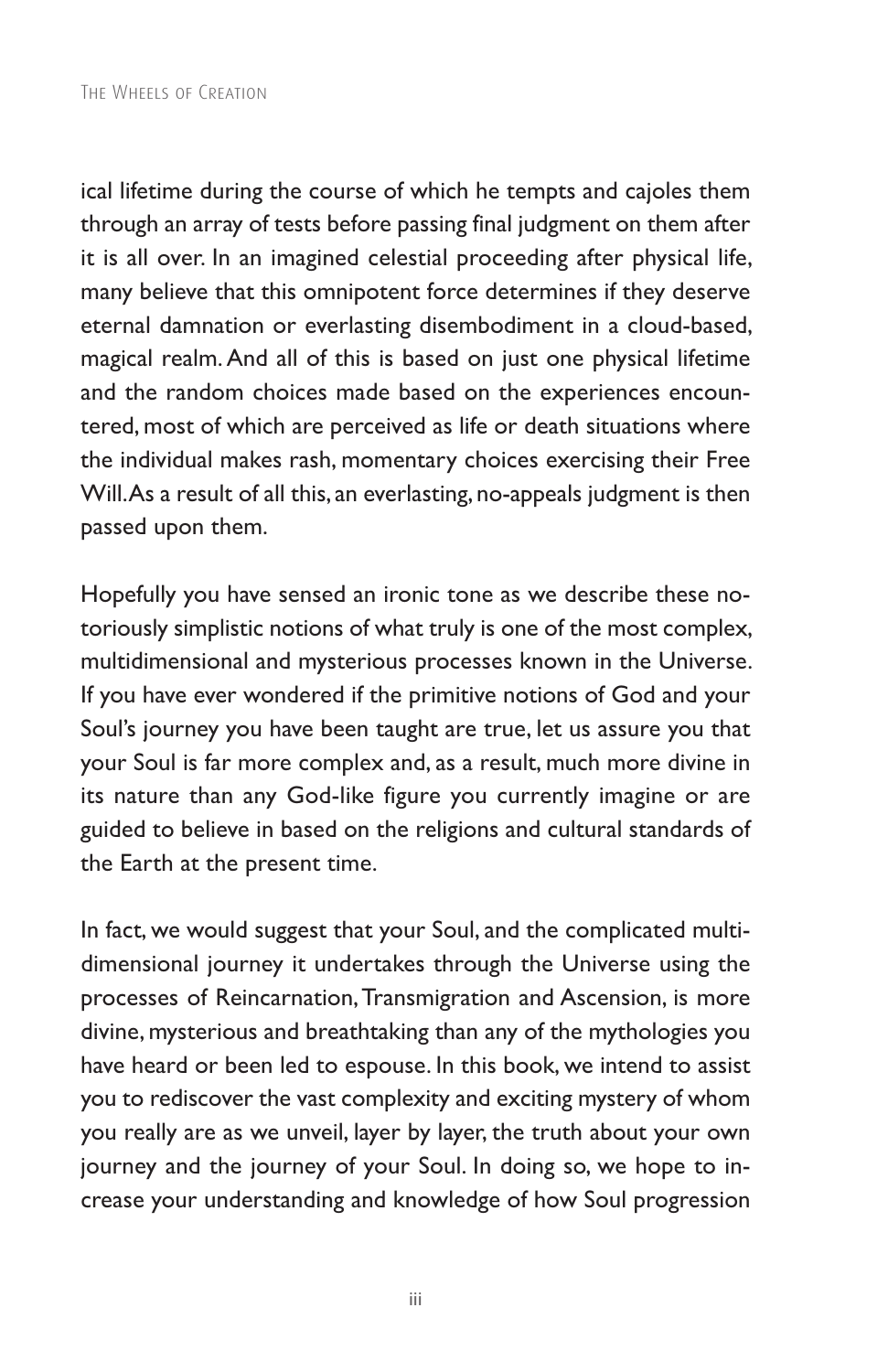is achieved. Soul growth that enables it to rejoin its Source is the goal of each and every Soul, and the lifetimes a Soul creates, one of which may be you, travel through physical and non-corporeal planes of existence in order to do so.That journey takes place against the backdrop of an expanding multidimensional Universe, which is the Soul's schoolroom.

Our expedition will take us from the origins of your Soul as it is cast out by AllThat Is (original Source) and created with a particular energetic polarity and spiritual orientation, to how it undertakes and inhabits the many varied lifetimes and physical incarnations it takes on.We will follow the Soul's journey of reincarnations within a Universal Dimension, through the Dimension's Astral planes (the twelve Sublevels found in every Universal Dimension) after physical death and finally Ascension as your Soul transmigrates from one Universal Dimension to the next.We shall examine how the Soul utilizes its experiences in order to master the process of Soul growth, and through this process perfect its energetic "spin," a vibrational frequency and resonant signature that is the essence of its propulsion and creative expression that carries it from Dimension to Dimension, through time and space and throughout the Universe.

It is through the evolutionary process of growth known as Ascension, that every Soul ultimately comes to full comprehension, completion and reunification with "All That Is" – the Universal Consciousness, or "God." As a Soul grows in consciousness, awareness and ability, this process of growth culminates with the Soul ultimately reaching and returning to its place of origin, the highest Universal Dimensions, which we have often referred to as the true "Realms of God." The Trinity of Universal Dimensions, from which religious mythology concerning a God "Trinity" is derived and from where the number three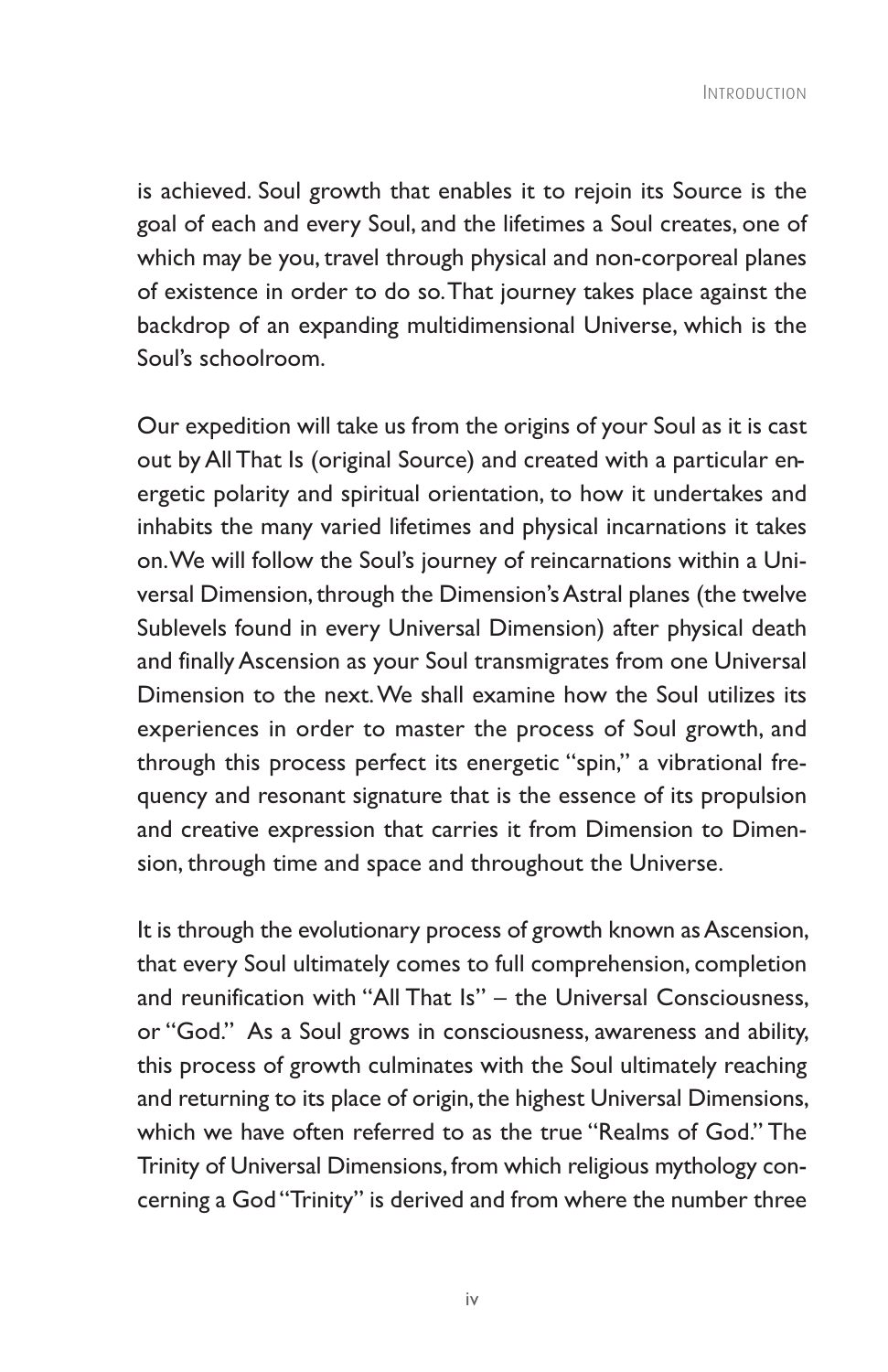draws its mystical connection, consists of the Tenth, Eleventh and Twelfth Universal Dimensions.These highest dimensional realms are the primordial Source from which all universal creation can be said to originate.

It is the definitive goal of each Soul to reunify with these realms after journeying through all Universal Dimensions.This is accomplished through consciousness growth arrived at through Reincarnation and Transmigration, in union with a Universal Ascension process that propels each Soul through the Universal Dimensions in a manner that is uniquely multidimensional, creative, miraculous and divine.

This process of growth through creative endeavor enables a Soul to not only transmigrate through the various dimensional realities using vehicles of both physical and spiritual incarnation, but ultimately allows the Soul to rejoin its original source, bringing with it all that it has achieved.This occurs in a metaphysical and metaphoric manner, in much the same way a family member might go into the world and bring back their personal successes in the form of who they have become to benefit their family and friends. It could also be likened to the manner by which a citizen's personal accomplishments and endeavors out in the world might one day be incorporated into mass consciousness for the benefit of the individual's community, culture, race, nation or world, whether it was the intention of the individual to do so or not.

This never-ending expansion of "AllThat Is" – God – continues without end, forever. In effect, the process represents universal expansion, the Universe breathing in and out, as it constantly casts out new Souls and Soul groups beginning their journey,while at the same time reintegrating the Soul entities that have completed, through the process of Reincarnation, Transmigration and Ascension, their long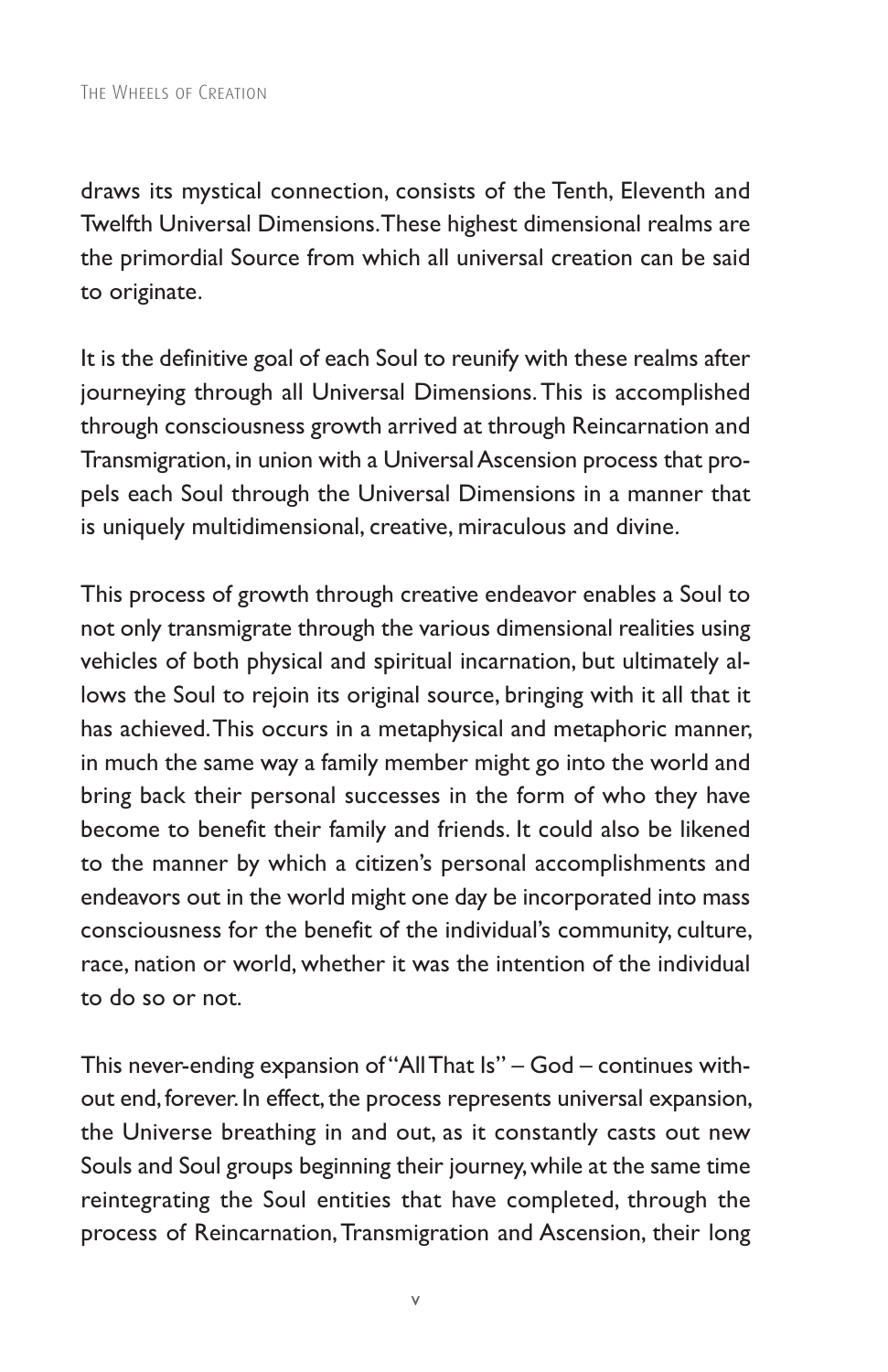multidimensional journey home. It is for this very reason that scientific observation has often described the Universe as a living entity, continually in a state of magnificent expansion that appears to be without end.

Within the process of Soul Ascension, it is unfortunate that the concept of Reincarnation has come to mean a linear progression of physical lifetimes in only one Dimension. It is also unfortunate that the concept of transmigration through the various levels of physical and spiritual planes has become divorced from the multidimensional nature of the Universe and the Soul. Not only does the Soul itself journey through the Twelve Universal Dimensions, it also journeys through the Twelve Dimensional Sublevels, or Astral realms, of each Universal Dimension.

For those with an inclination towards symbolic numbers who recognize this as 144 potential steps to reintegration with Source (God), we would suggest that certain religious beliefs related to the numbers 144 or 144,000, including the idea that 144,000 Souls are all that were ever created or all that will ever reach the "kingdom" of God, are gross misinterpretations of this Truth.This belief has been altered through time and misunderstood, yet it remains a dominant belief interpreted through various layers of esoteric and religious thought.

This is yet another indication of why you should carefully ponder religious and spiritual writing or teachings, particularly those passed down through many generations. Unfortunately, the vast majority of these are only quaint reminiscences that were already loosely based on gross misinterpretations of the "Truth" when first created. Such teachings should never be confused with "Truth" itself. Individuals using such misinterpretations to justify their goals or agendas, be

vi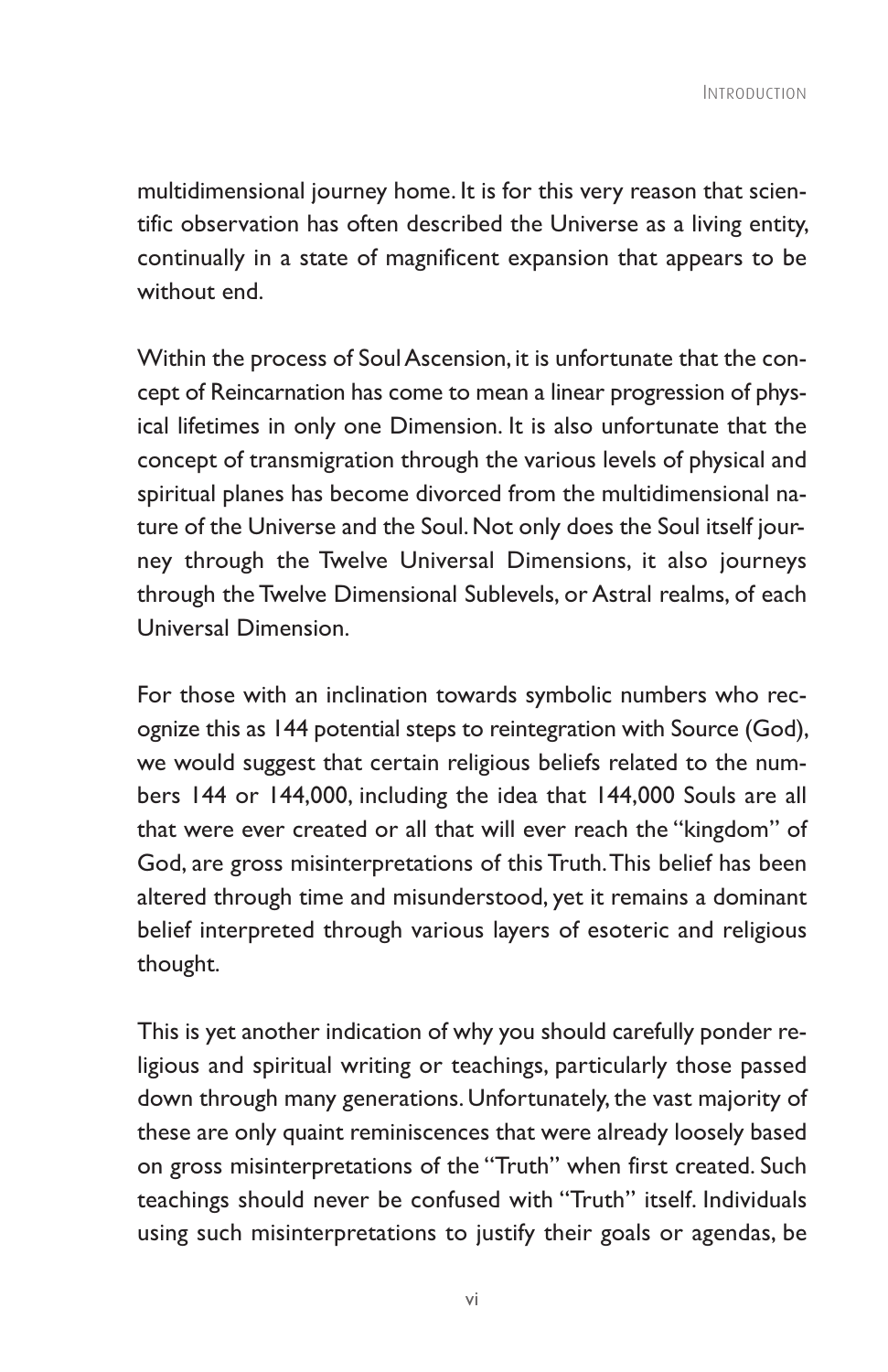they applicable to individual or societal norms, do so as a result of their young Soul age, as well as their Soul's desire to generate karma for themselves and for others around them, another subject we shall explore herein.

As we have explained in the past, you currently find yourself focused in the Third Sublevel of the Third Universal Dimension on a planet known in that Dimension as Earth, in a particular Solar System and Galaxy in a specific sector of the Third Dimensional Universe.The Third Sublevel of theThird Universal Dimension contains the physical reality you are familiar with and your current incarnation in a physical body takes part daily on a point on the timeline in that particular reality.

However, it should be understood that you have also already journeyed through the First and Second Universal Dimensions, and the Twelve Dimensional Sublevels inherent in those Universal Dimensions in order to arrive at your current positioning. Though you are living cycles of physical lifetime experiences at the Third Sublevel of theThird Universal Dimension,when your current physical body becomes too cumbersome or exhausted, the essence of "You" will pass into the higher Sublevels of the Third Universal Dimension.These Sublevels are commonly known as the Lower and Higher Astral planes of Earth, despite the fact that they are not visible due to vibrational and dimensional physics. However, we assure you these Dimensional Sublevels and Astral realms are as full of life and as "real" as any environment you currently know.

So as you may be aware, the higher Sublevels of the Third Universal Dimension are less physically dense and are unseen by you due to the nature of your perception and the vibrational frequency of your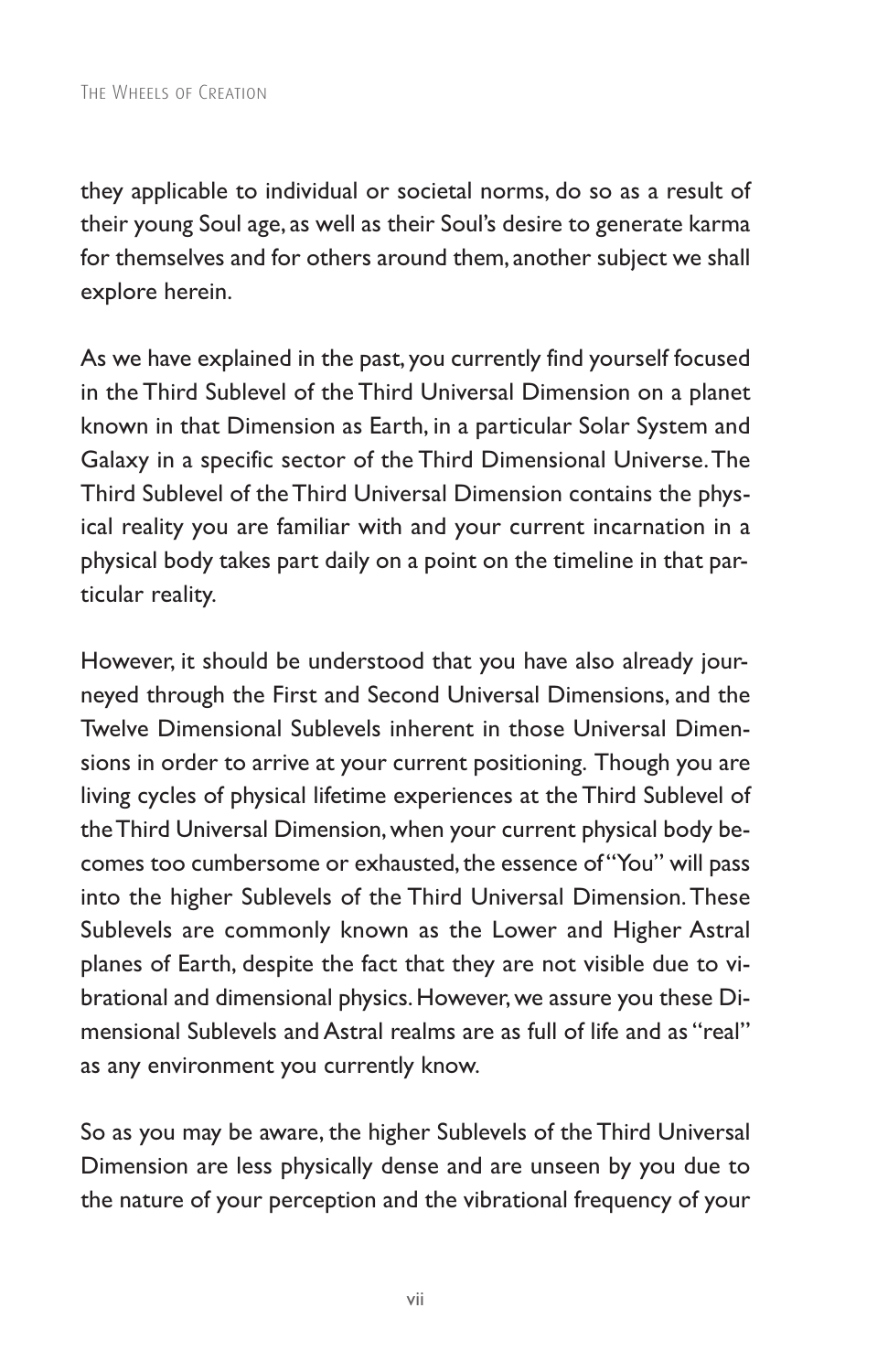Essence when in physical form.An analogy we have used often is the fact that you are surrounded daily by frequencies you do not actually see or experience without specific technologies, but these frequencies are ever-present nonetheless.

In other words, the thousand-plus television or radio stations that are broadcasting and available to you are always broadcasting, even if for the most part you can only visually tune into one broadcasting frequency on your television at a time. Expand this concept to a multidimensional Universe where you are programmed to only visually experience one frequency or reality at a time, and you begin to understand that even though you are not necessarily equipped to "see" beyond your current range of perception at a given point, other realities exist simultaneously nevertheless.

In addition, you should know that once your Soul has accomplished all its incarnations within theThird Universal Dimension (those happening simultaneously and otherwise) and has reintegrated these reincarnations at the highest Sublevels of that Universal Dimension, your Soul, together with you, is poised to ascend to higher Universal Dimensions. Indeed, hopefully you have come to understand by now that you are actually a spiritual Being journeying through a myriad of physical as well as not-so-physical environments, adapting to a variety of incarnational or energetic forms along the way.You do so while subject to dimensional vibrational frequencies, a reality's physics and geometric constitution and the related inherent universal space-time laws. Some Universal Dimensions, like most higher Dimensional Sublevels, or Astral planes, are substantially less dense or physical in nature. Others, like the First, Second and Third Dimensional Sublevels of the Universal Dimension are actually much more dense and physically anchored.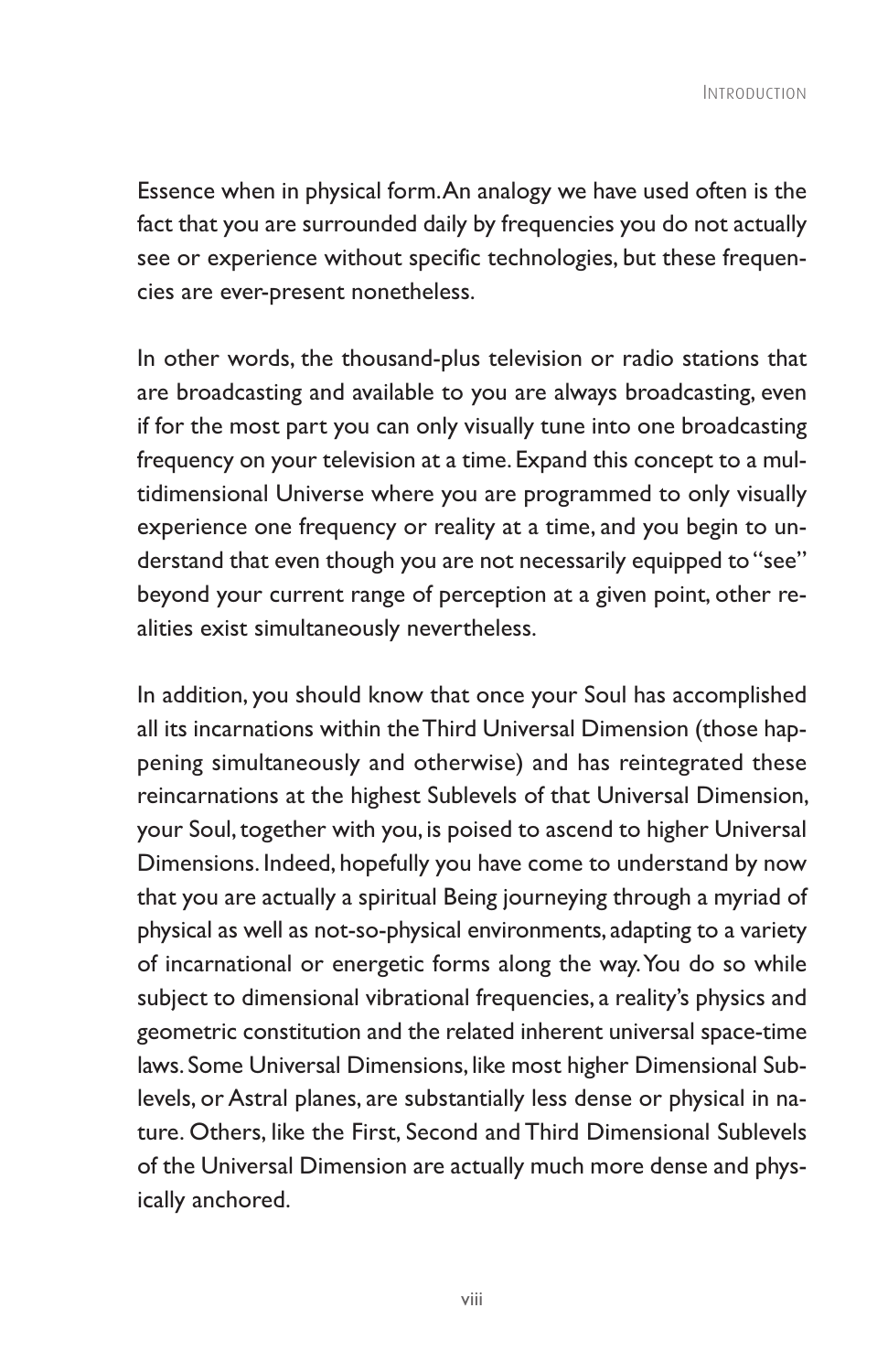Most of those who have either heard about or have been taught about Reincarnation probably believe that additional lifetimes are an outward extension of their current life and self.This is far from the case and another misunderstanding concerning Reincarnation. In actuality, you are only one lifetime and a small fraction of your divine Soul's total experience in any particular time-space continuum, even though you retain your own focus and remain a vital, aware and enduring aspect of your multidimensional Soul as you journey through the Universal Dimension towards reintegration with your Soul.

It is important however, for you to realize that you are one extension of a much larger family – a cell within the greater body of your Soul – in much the same way that your Soul in its entirety (with you included) is a cell within the body of the Universe, or the Universal God force if you prefer. Seeing yourself as the center of this composition, convenient though it might be, is egocentric at best and actually rather limiting. Such an outlook is usually reserved for younger Souls, and it is reinforced by religious teachings that are mostly formulated by younger Souls seeking commonality and the curtailing of your personal creative reach by dwindling a real understanding of your multidimensional nature and the true magnificence of your Soul.

In this book we will help you dispel these notions and begin to see how the origins of your Soul, and your creation as one lifetime on a Wheel of Creation of your Soul, is a divine process that connects you with your Essence as well as other cycles of reincarnations that your Soul is choosing to experience. In addition, we wish to demonstrate how your life has purpose that originates from the desire of your Soul for growth and places you on a specific EssencePath that is part of your Soul's journey. We shall try to help you discover how your Soul is responsible for actually animating life force simultane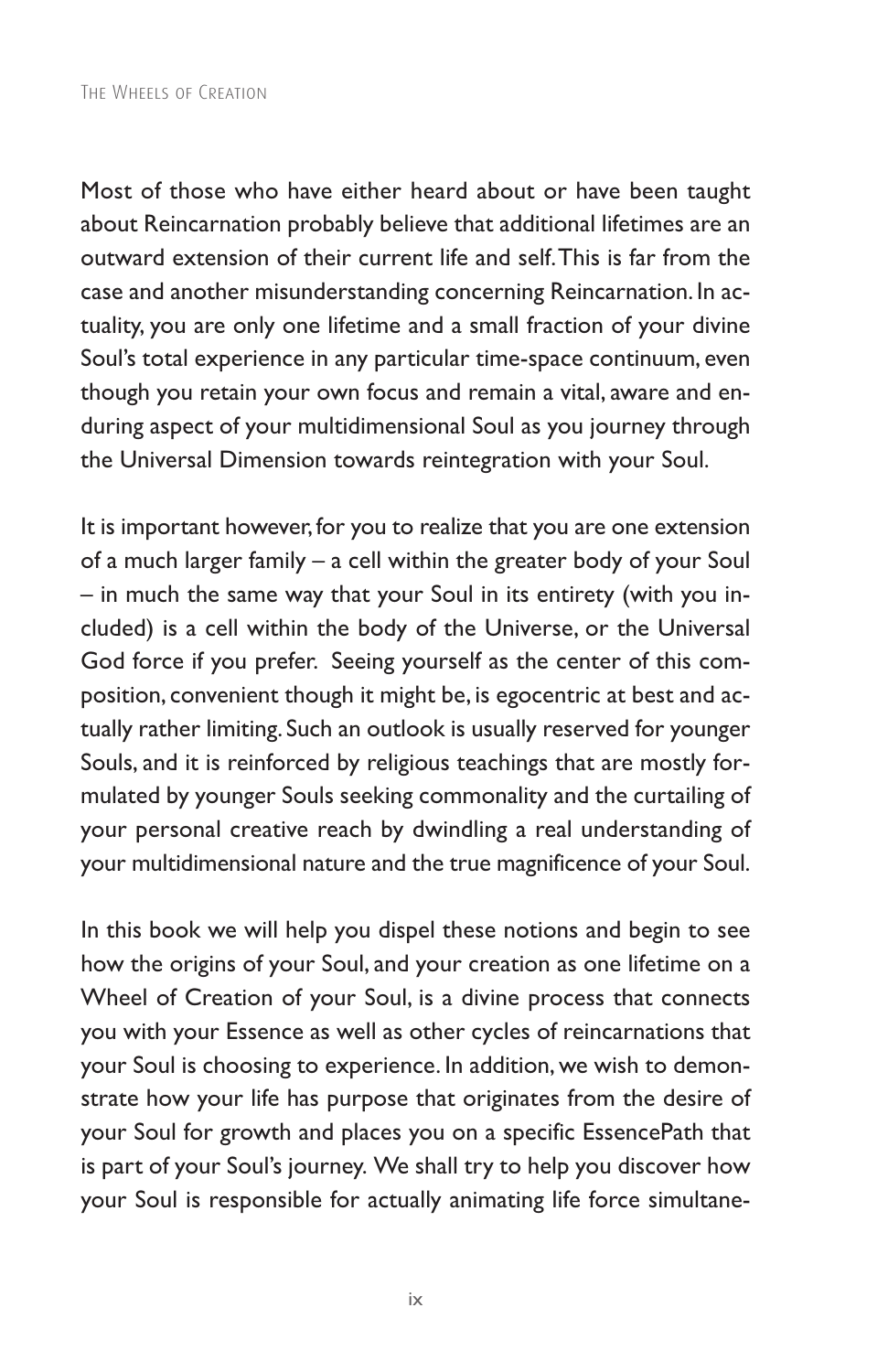ously on different points of the dimensional timeline and within differentAstral realms of the Universal Dimension.We shall investigate how your Soul – and You – chart this course together and make progress by virtue of your growth, as you transmigrate from one Dimensional Sublevel to the next, and as your Soul transmigrates through the process of Universal Ascension from one Universal Dimension to the next.

We shall explore with you the purpose behind your exploration and the nature of your energetic origins in terms of how this is applicable to your life missions and goals as you progress through the Universe. We will demonstrate how this applies to not only the Human Angelic Soul species in this sector of the Galaxy, but also to the infinite number of cultural and divergent life forms existent in other sectors of the Third Universal Dimension. We hope to explore the interplay between all the lifetimes that are connected to You. And, we will look at how these many reincarnation lifetimes are related and orchestrated by your Soul through karmic balancing and other cycles that form the basis for what has been described in esoteric literature as the "Wheels of Reincarnation."

We have termed these reincarnation cycles "Wheels of Creation," since all the Soul's lifetimes connect to each other via these energetic interconnected wheels, which are essential to the true creative expression of your Soul. We shall see how energy imprints originating from your lifetimes form the basis of the interdimensional Akashic Records, the Eighth Dimensional energetic logs imprinted from each of a Soul's many lifetimes. We will discuss how karma comes into play as an energetic balancing of theWheels the Soul creates in much the same way weights are placed on a tire in order to balance its spin. We will see how energetic balancing of the spokes, or lifetimes,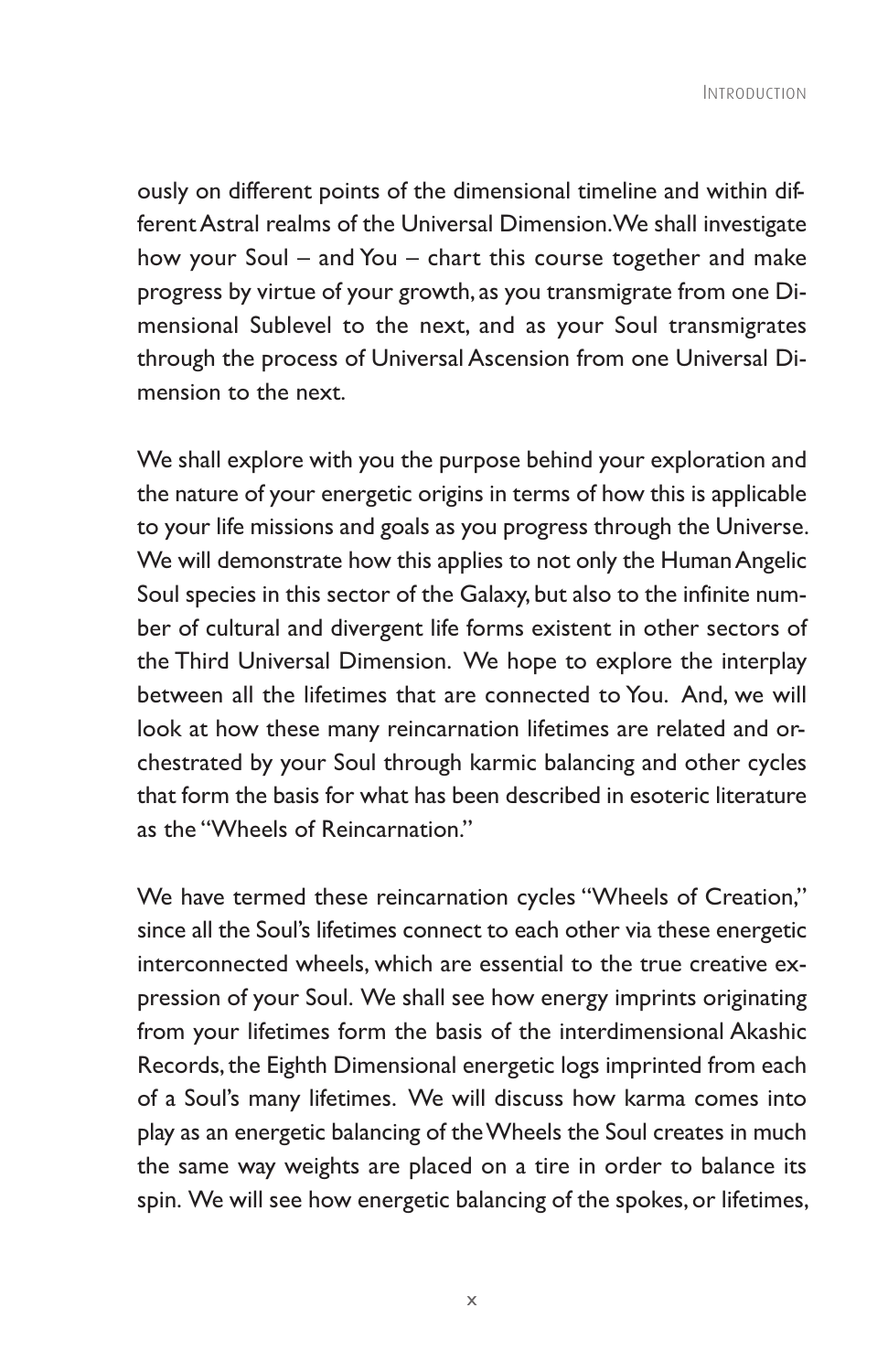found on eachWheel is required in order to provide a Soul with the vibrational resonance and consciousness necessary as a prerequisite to Transmigration and Ascension.

We wish to explore with you the close relationship you have with the many varied lifetimes related to you on your Soul's Wheels of Creation as you experience different Dimensional Sublevels, and we shall see how each lifetime on aWheel of Creation contributes as a cellular component that is ultimately the body of your Soul. We will guide you through a typical journey of a Soul through the various Universal Dimensions, and most importantly take a look at how you shapeshift through the various Dimensional Sublevels and Astral planes as part of your journey through a Universal Dimension.

We shall examine the typical experience one goes through transitioning from life on the physical plane to life as an Etheric Body in theAstral planes after experiencing the condition known to you as "death." More importantly, we will guide you through what happens as your Etheric body rises through the various Astral planes, making its way through the Healing arenas, through the realms known as Perceived Heaven, the realm known as True Celestial Heaven and beyond that to the staging realms where reintegration with your Soul begins in order to allow for Ascension to the next Universal Dimension.

We will look with you at the interfaces and connections you have with other Souls, Soul Mates,Task Mates and Soul Guardians, as well as the lifetimes that are simultaneous to your own that may or may not be connected to you onWheels of Creation or as a part of your Soul group. We shall investigate the concept of Soul Cadres, Soul Groups, and how your Soul is related to other Souls that are cast out either with the same mission or the same spiritual orientation.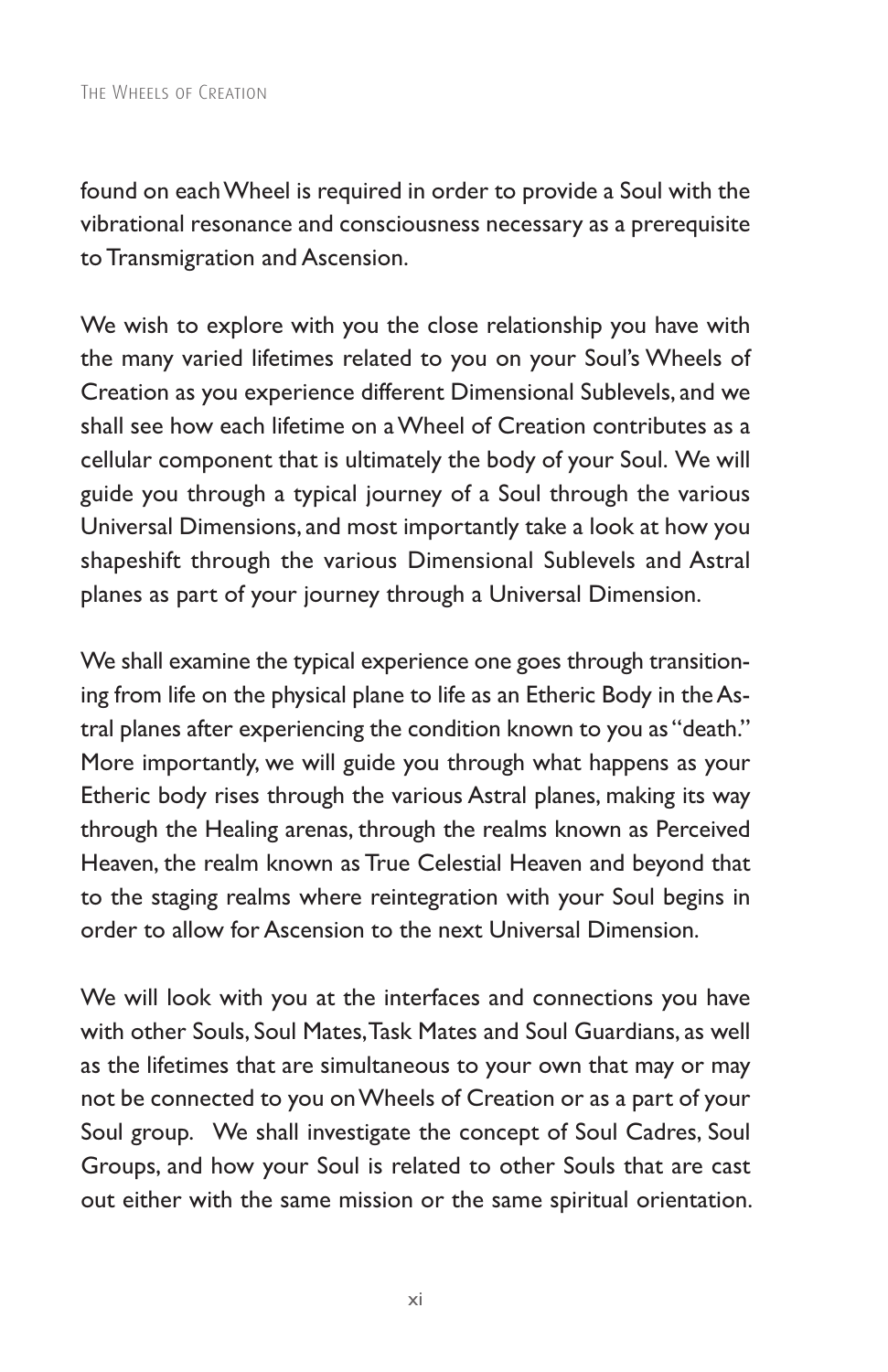Introduction

We will take a look at the interface available to you with families, communities, organizations, cultures, ethnicities and other groupings that have similar or dissimilar lessons and goals, and look at how and why you participate with these and with others for the purpose of Soul growth. Most importantly, we shall examine how the interconnectedness of all things offers your Soul maximum opportunities to grow, especially within Dimensions where polarity or karmic energetic interchange is prevalent, such as in your current physical reality.

Finally, we shall explore the nature of higher Dimensional Guardian and Master Guide energies, the Sons of God, the Celestial Guides, theAkashic Guides and those high Guardians known as System Lords that have achieved higher levels of consciousness, which enables them to return and incarnate physically in lower Universal Dimensions to act as Guides or Avatars for Beings such as you.We will look in and see how your own Spirit Guides are related to you and how some of these are reincarnations of your own Soul or members of your own Soul Group that have risen to higher levels of Astral consciousness and returned to assist you, in much the same way an older sibling might return to assist its younger family members. And we will investigate with you the ability to transmigrate and ascend in the effort to grow your consciousness and master Universal Truth on behalf of your Soul and, through Ascension, on behalf of All That Is, or God if you prefer.

As always,we are pleased to offer this level of understanding to those who have discovered that there is far more to existence than the simplistic notions touted by younger Souls who hold that physical life is either merely an endless series of negative experiences or a prerequisite required by some omnipotent figure that may or may not allow you access to mythical rewards. When you understand

xii